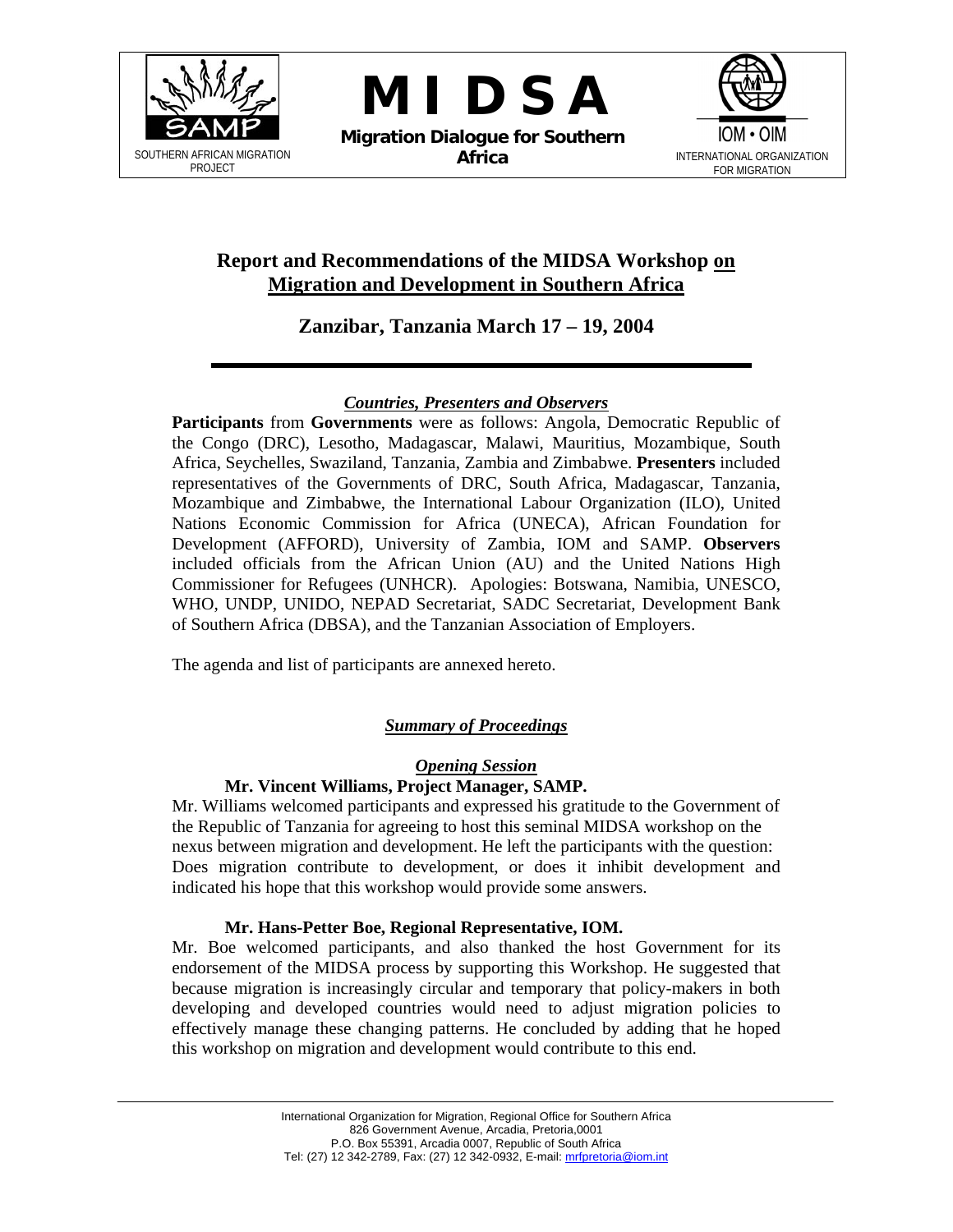## **Hon. B.A. Mahiza, Permanent Secretary, Ministry of Home Affairs, Tanzania.**

Mr. Mahiza made a presentation on behalf of the Minister of Home Affairs in which he expressed his appreciation for the opportunity to open the workshop in Zanzibar. *Karibuni sana*. Southern Africa is experiencing the phenomenon of migration – movement of capital, people, services, and goods in record time. These developments provide opportunities, but also create challenges of trafficking, smuggling, and terrorism among others. Tanzania is in the process of reviewing its migration policy in order to maximise benefits and minimise detriments of this reality, but stressed the need for regional cooperation. He hoped that this MIDSA workshop would be a step in this process. With these words, Mr. Mahiza declared the MIDSA Workshop open.

## **Workshop Objectives**

## **Mr. Pär Liljert, Chief of Mission, IOM Zambia**

Mr. Liljert outlined the objectives of the MIDSA process, and highlighted some of the migration challenges that exist in the Region, including lack of reliable and comparable data; lack of appropriate legal frameworks; lack of efficient regional coordination, among others. He indicated that it was his hope that the MIDSA process should be gradually geared towards action-oriented activities conducive to enhancing and streamlining approaches to migration management in Southern Africa.

## **Migration and Development – Framing the Debate**

## **Dr. Meera Sethi, Regional Advisor, IOM Geneva**

Ms. Sethi gave a presentation entitled "Emigration, Diaspora, Remittances and Development in Regions of Origin" from a global perspective. She informed participants that migration contributes to countries of origin by way of the three R's: remittances, resourcing expatriates, and the return of migrants to their countries of origin. She further reminded participants of IOM's Return of Qualified African Nationals (RQAN) programme from 1983 – 1999 that assisted 690 people in the SADC region, and a follow up programme, known as Migration for Development in Africa (MIDA), that takes into account current circular and temporary migration realities.

She noted that underdevelopment is among the route courses of migration but that migration can both adversely affect development and have important benefits. She provided an overview of migration flows in the SADC region and identified various types of migratory movements – skilled, contract, undocumented etc. Remittances are an important factor in migration in Africa and the sub-Saharan Africa receives approximately USD 4 billion in remittance flows. She described the IOM MIDA (Migration for Development in Africa) program as a means of strengthening the institutional and technical capacities of African countries by reintegrating qualified African migrants into key position in the public sector.

Participants highlighted that countries within SADC have already assisted each other in filling labour gaps – e.g. DRC provision of nurses to Zimbabwe. Ms. Sethi confirmed the paradox that Africa has all the skills necessary for its own development, but so many of its skilled citizens live and contribute their skills outside Africa. Country representatives indicated that the SADC region has universities which train skilled manpower, but has not, as yet, trained enough people to create the critical mass required to assist development of this continent.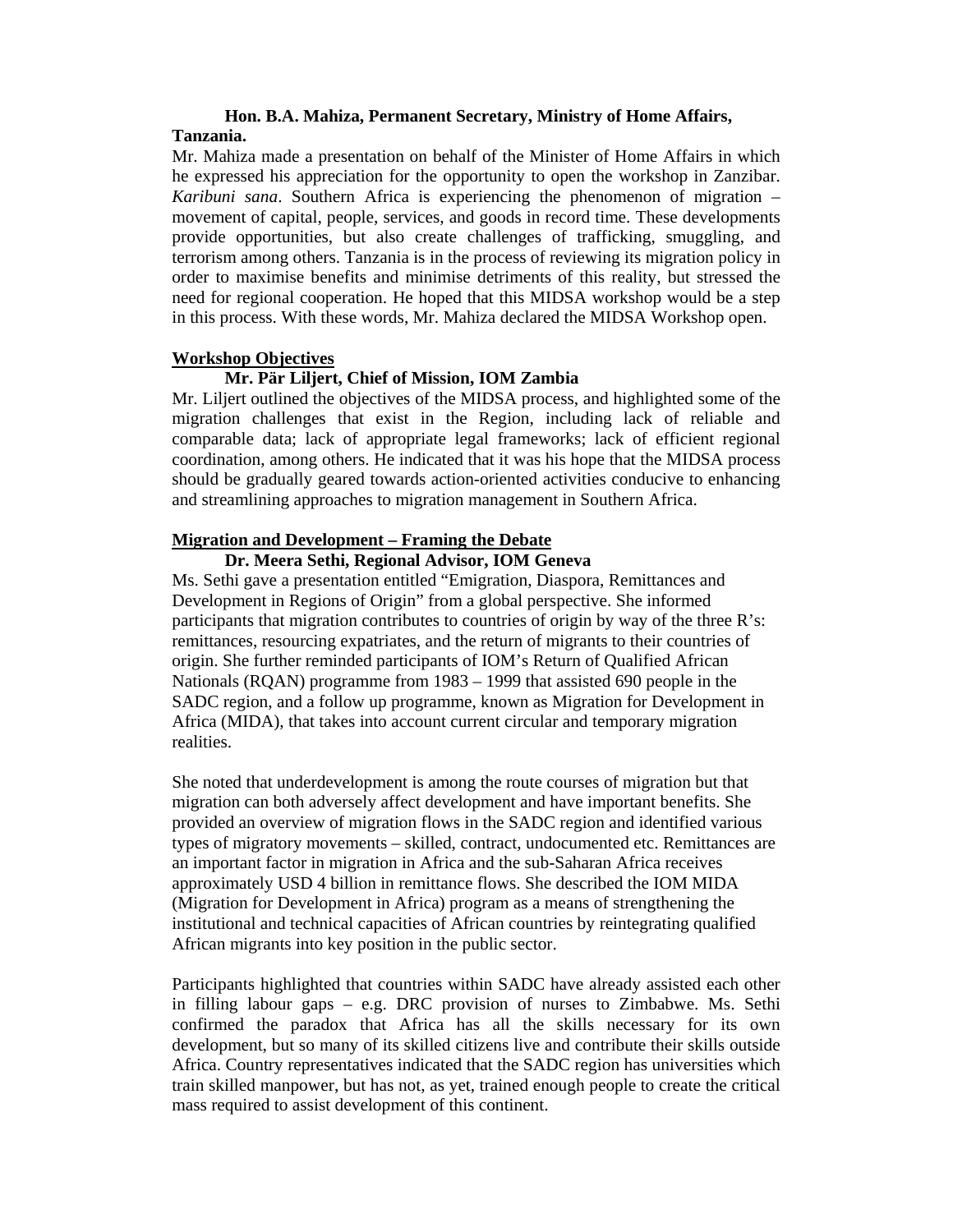## **Mr. Vincent Williams, SAMP**

Mr. Williams defined development as more than just economic growth but rather development is concerned with increasing the capacity of people and the redistribution of wealth that is generated. He added that globalization has also distorted our understanding of development because globalization focuses on maximization of profits and perceives people as 'consumers'. This will result in the further marginalization of Africa because its people are not able to compete at the international level.

Mr. Williams underlined that African economies rely so much on informal sector, and so when governments try to implement macro-level economic plans they undermine the informal foundation and small-scale entrepreneurial initiative of African economies. He suggested that individuals must be at the centre of development policies. This requires a more substantial investment in capacity building to ensure that African countries have the human resources to develop the economies. He concluded with the question: Is capacity building the way to go if training only results in our people seeking their futures in already developed economies. Governments should seek a new tripartite social contract that consists of the country of origin, the country of destination, and the migrant. It is also important involve civil society when looking at ways of integrating migrants.

## **Mr. Pär Liljert, IOM Lusaka**

Mr Liljert underlined the importance of recognising both the extra-regional and regional brain drain affecting the SADC region. It was recommended that the issue be addressed both in the SADC framework as well as on a bilateral level. Lead agencies could include various ministries as well as international organizations. He left participants with the following questions: what incentives can be offered to people that want to return home; what category of skilled professionals should be targeted; what has been done at regional and bilateral level to address the issue; what are the coordination mechanisms?

In response, a number of participating countries made presentations on their experiences with migration and development. Common to many was the suggestion that governments needed to identify skills gaps, put in place bilateral agreements with receiving countries, create investment opportunities for returning migrants, and strengthen ties with the Diaspora. Country representatives highlighted the importance of creating opportunities for investment in countries of origin for people in the Diaspora as well as the possibility of introducing multiple citizenships within the AU. Participants further recognized that attitudes towards migrants need to change. The role of developed countries in the brain drain from Southern Africa is recognized, and the question was asked about the compensatory measures that could be taken to compensate for the loss experienced in the developing countries.

## **Migration and Development in Southern Africa**

## **Mr. William Kazeze, UNECA**

Mr. Kazeze presented a paper entitled *Human Resource Shortages: Short-term Assistance for Long-term Needs.* It focused on the health and education sectors and their linkage to meeting the Millennium Development Goals (MDGs). Special focus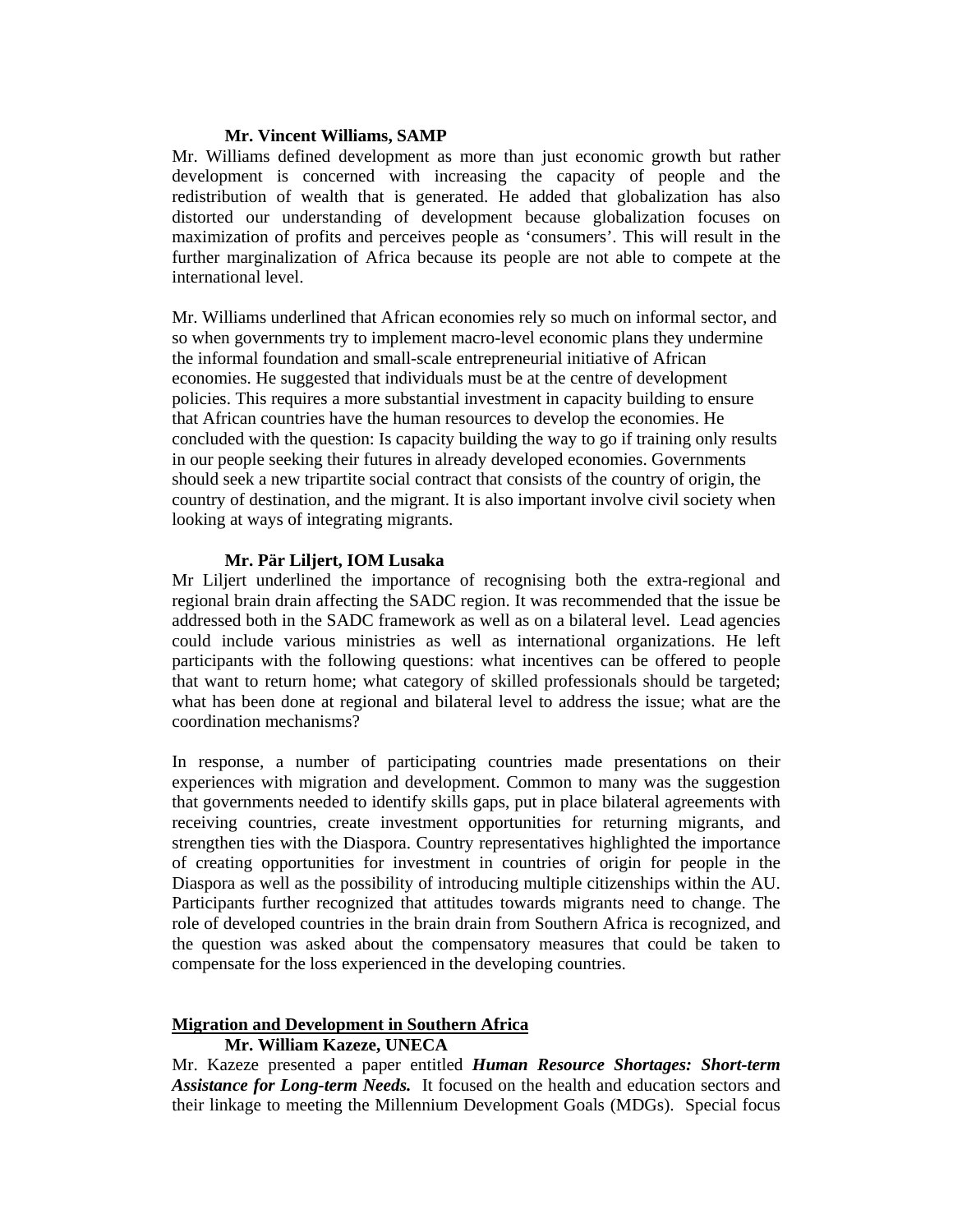was on Brain Drain to developed countries outside Africa. Mr. Kazeze noted that the New Partnership for Africa's Development (NEPAD) has accorded priority to human resources issues by including a chapter on Human Resources Development Initiative.

Mr. Kazeze cited various reasons for the shortage of qualified human resources in the education and health sectors. They included the following: Not sufficient numbers are trained to meet the demand; the trained and qualified personnel generally leave their employment in most countries and migrate to other countries where conditions of employment are better. In some cases, those trained out side their countries never return to work in their home countries because of low salaries and poor working environment; HIV/AIDS aggravates the shortage of skilled and qualified personnel through increased morbidity and mortality; training to replace those affected by the pandemic is not done fast enough as it takes years and investment to produce skilled and qualified personnel; some reform programmes, through retrenchment, have contributed to the shortages; poor economic conditions and slow economic growth are among the main reasons why African countries are not able to train sufficient numbers of qualified and skilled personnel and at the same time not able to retain those trained; and poor governance, insufficient job opportunities and political instability all contribute to brain drain thereby perpetuating the shortage of skilled and qualified human resources.

The causes of shortages of skilled and qualified people needed to be addressed by governments in the SADC countries with the assistance from development partners. Thus **effective partnerships** were essential in providing financial and technical support to SADC member States in: capacity building in human resources development; retaining trained and skilled personnel; minimizing brain drain; harnessing positive aspects of brain drain from those in the diaspora to contribute to socio-economic development in their countries of origin; combating the HIV/AIDS; as well as promoting good governance as one of the major factors to encourage the retention of skilled and qualified personnel and the return of those in the diaspora.

During the discussion, participants supported what was presented. They acknowledged that out migration of skilled professionals could not be stopped or reversed and stressed the need to minimize brain drain. Participants then emphasized that sound and improved economic management, good governance, political and social stability were important to retain and encourage the return of qualified personnel. In order to tap on talent of those in the diaspora and to engage them to contribute to socio-economic development in their countries of origin, it was necessary to know who these people are, what their expertise are and where they are. The issue on difficulties in the transfer of remittances from those in the diaspora to the countries of origin was raised. There was need to put in place mechanisms to facilitate the transmission of remittances. Further discussion on this was taken up in a subsequent presentation. Some participants provided experiences of what their countries were doing to address the challenges of brain drain and shortages of skilled personnel.

#### **Country Presentations**

#### **Seychelles**

The Republic of Seychelles reported that a number of incentives, such as tax reduction on belongings brought back to the country, had been put in place to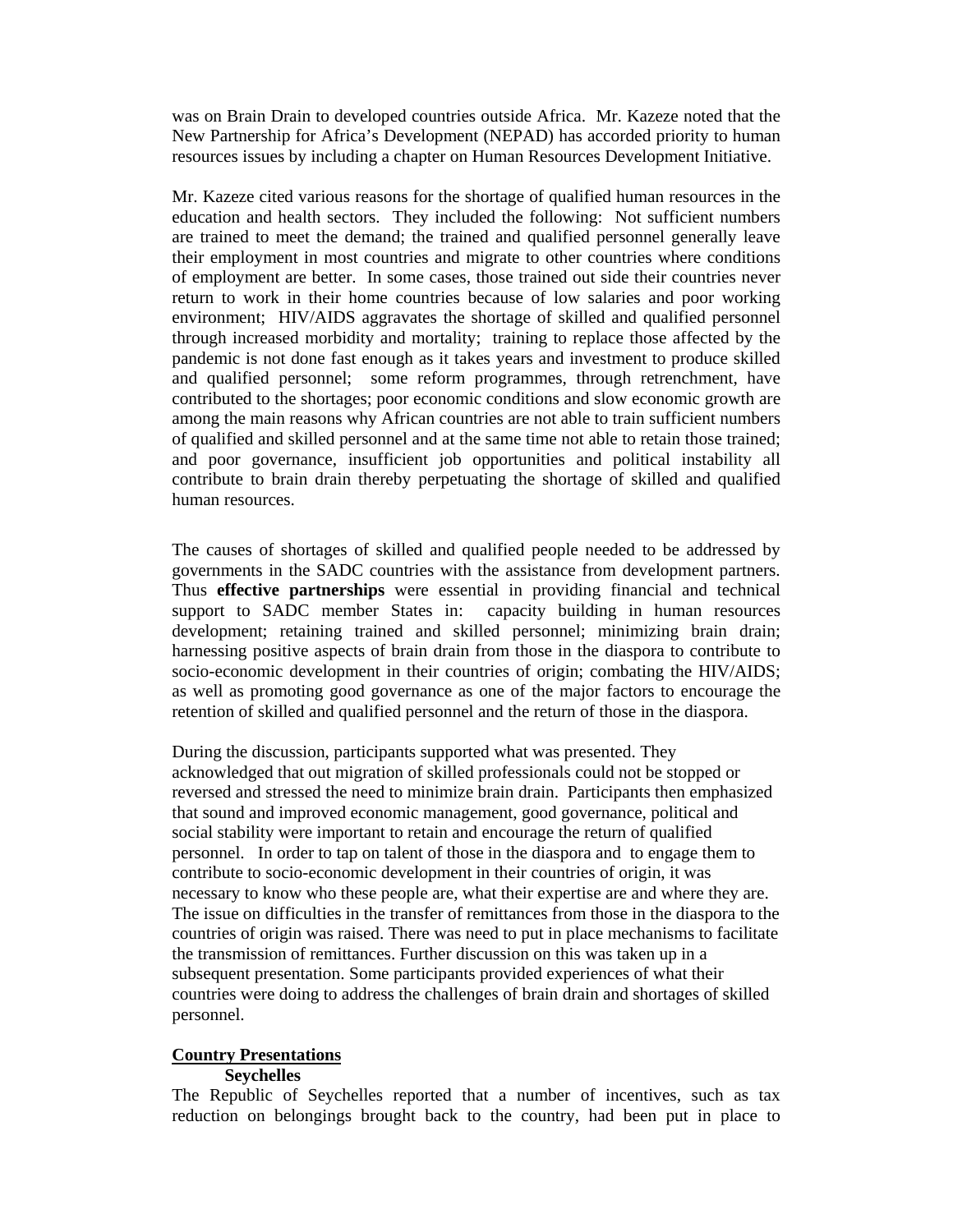encourage the return of graduates. A bonding system, through which students who are sponsored to study abroad commit to work for the government or alternatively refund their fees, has also been introduced. It was recognized that more solutions need to be sought to overcome the brain drain in parallel to offering incentives to foreigners who are interested in living and working in Seychelles. The representative of the Seychelles ended her presentation by posing a question for the future: "How do we keep functioning and face the brain drain, rather than trying to stop it?"

#### **Mauritius**

Mauritius confirmed that it has introduced incentives to encourage return of nationals as well as capital. A new permanent residence scheme has been implemented, through which non-citizens can invest in Mauritius and acquire land. The funds generated through this initiative is being used for training. Increased emphasis has been placed on IT and funds are being invested in this sector and in developing call centres. IT professionals are being recruited from abroad and the aim is to turn Mauritius into a "cyber island" in the future. The country identified a lack of doctors, nurses and specialists, and replacements are being sought in India particularly. A general approach of encouraging the population to become self-employed entrepreneurs has also been taken by the Government.

#### **Madagascar**

The representative from Madagascar reported that according to their experience it was very difficult to attract skilled nationals back to Madagascar, once they had left for Europe, and the need for regional cooperation to deal with the issue of brain drain was underlined. It was also noted that Madagascar was in bigger need of capital then human resources. For this reason, the government had changed legislation and relaxed many strict measures to create a climate more attractive for investors. Apart from skills migration, irregular migration and drug trafficking were problems faced by the government and the representative highlighted the need for dialogue between countries of origin and destination to solve these problems.

#### **Democratic Republic of Congo (DRC)**

According to the representative from DRC, Migration for Development as a concept has been applied by the government for a long time already. For instance, migrants in DRC have been given regular status and been able to legally enter the job market. For nationals outside DRC who wish to return, mechanisms have also been put in place for voluntary return. Bilateral agreements with Zimbabwe and Namibia have been signed to try to mitigate the effects of the brain drain. The representative further requested IOM to intervene to improve the management of national and regional irregular migration, which he felt undermines certain situations and relationships.

#### **Republic of South Africa**

The representative from South Africa confirmed that the country's new Immigration Act had been written to accommodate skills in the IT, tourism, academic, agrotech and transport sector, among others. Once the needs were identified, a quota system had been put in place to manage recruitment of foreign workers and schemes had been developed to ensure that there was no discrepancy among salaries of national and foreign workers. Apart from attracting workers, it was also hoped that his initiative would attract business activities.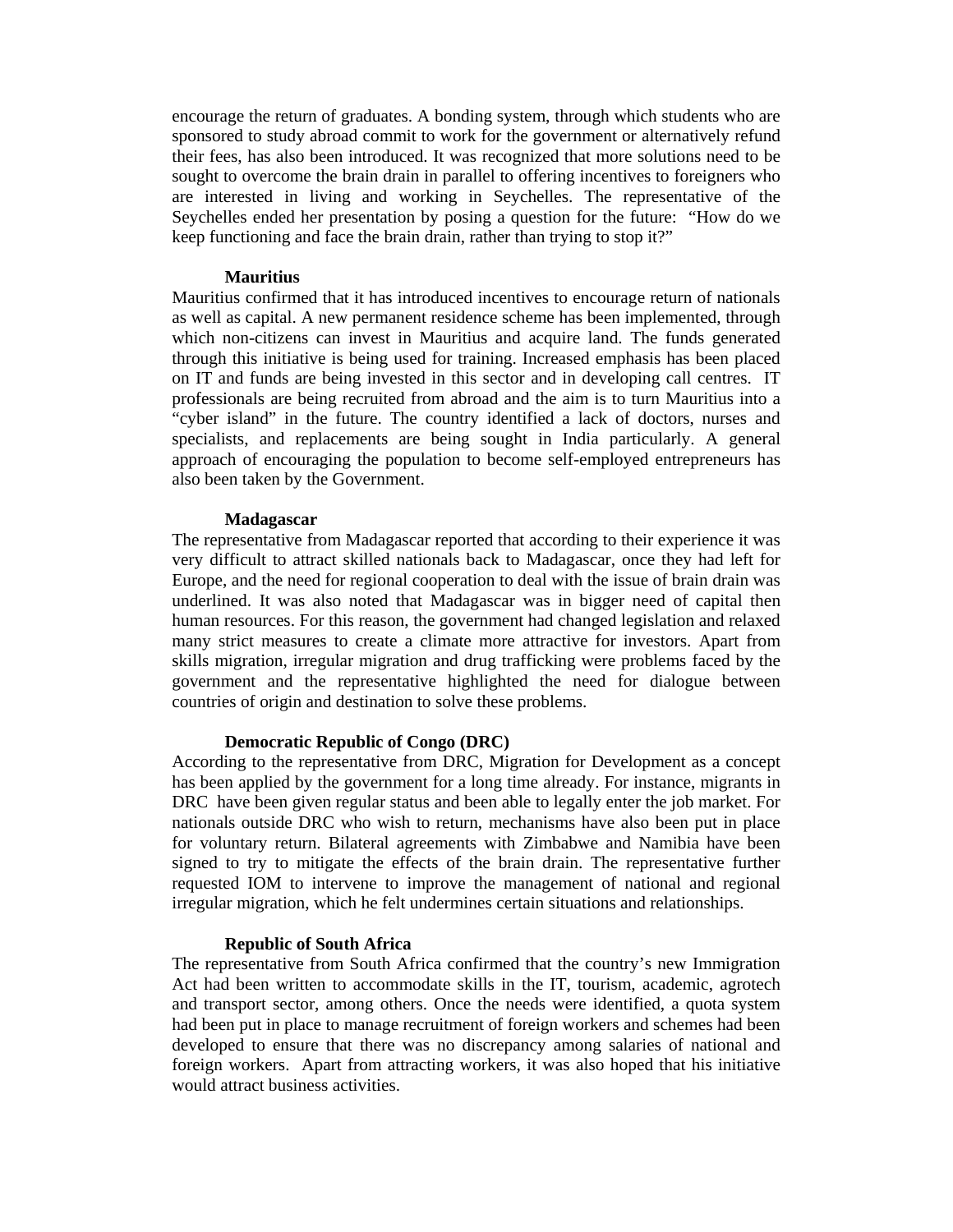#### **Tanzania**

The representative informed the participants that the Government of Tanzania was looking at ways of managing its foreign recruitment, particularly on the issuance of work permits. On of the constraints, related to the issue of brain drain, which is facing the government is the lack of data on educated nationals and skills available in the country. It was reported that Tanzanian nationals want to come back but the situation in the country is not conducive. Often they are unable to get jobs that commensurate with their education/experience.

## **Mozambique**

It was reported that the country experienced its worst brain drain during the civil war and that the country is now mowing forward. The agriculture sector still provides most job opportunities and creates industries. The country's industries are trying to exchange experiences with other countries, but the low salaries remain an important problem and this makes skilled workers seek employment abroad. The representative also posed the dilemma of foreigners occupying their tourism sector.

## **Zimbabwe**

The representative recognized that there would always be migration and the Zimbabwean government therefore intended to investigate the possibilities of working with the Diaspora. The need for a mechanism within SADC relating to migration of specialists was underlined, but the issue of how to best regulate skills migration is also a question for the international community and international organizations.

## **Zambia**

In response to the increasing skills migration, initiatives have been taken by the Government of Zambia to ease restrictions on investment and abolish visa requirements for neighbouring countries. Other initiatives include tourist visa waivers and business permits for COMESA citizens.

## **Diaspora Voices**

Mr. Chukwu-Emeka Cechikezie (AFFORD – African Foundation for Development)  $(UK)$ 

Mr. Chikezie began by observing that the Diaspora offers capital in four dimensions: (i) social capital, which is the glue (i.e. Relationships) that bind people together; (ii) financial capital, which includes remittances, small scale investments, and the Diaspora as consumers of African products; (iii) intellectual capital; and (iv) political capital which proposes solutions such as dual nationality and voting rights for Diaspora members to encourage them to return home.

Mr. Chikezie also informed participants that African governments can begin engaging the Diaspora by identifying partner agencies in the Diaspora, and that these include INTERIMS, AFRICA RECRUIT, and AFFORD which try to connect skilled migrant labour with positions in home countries. Mr. Chikezie also suggested that African Embassies in the UK should focus on the African Diaspora as a whole rather than their nationals specifically since it's difficult to match positions in the home country with nationals of that country. Instead, countries should take the same pan-African approach as held by the Diaspora generally. Mr. Chikezie reinforced a point made by others that the Diaspora is currently Africa's biggest donor through remittances, but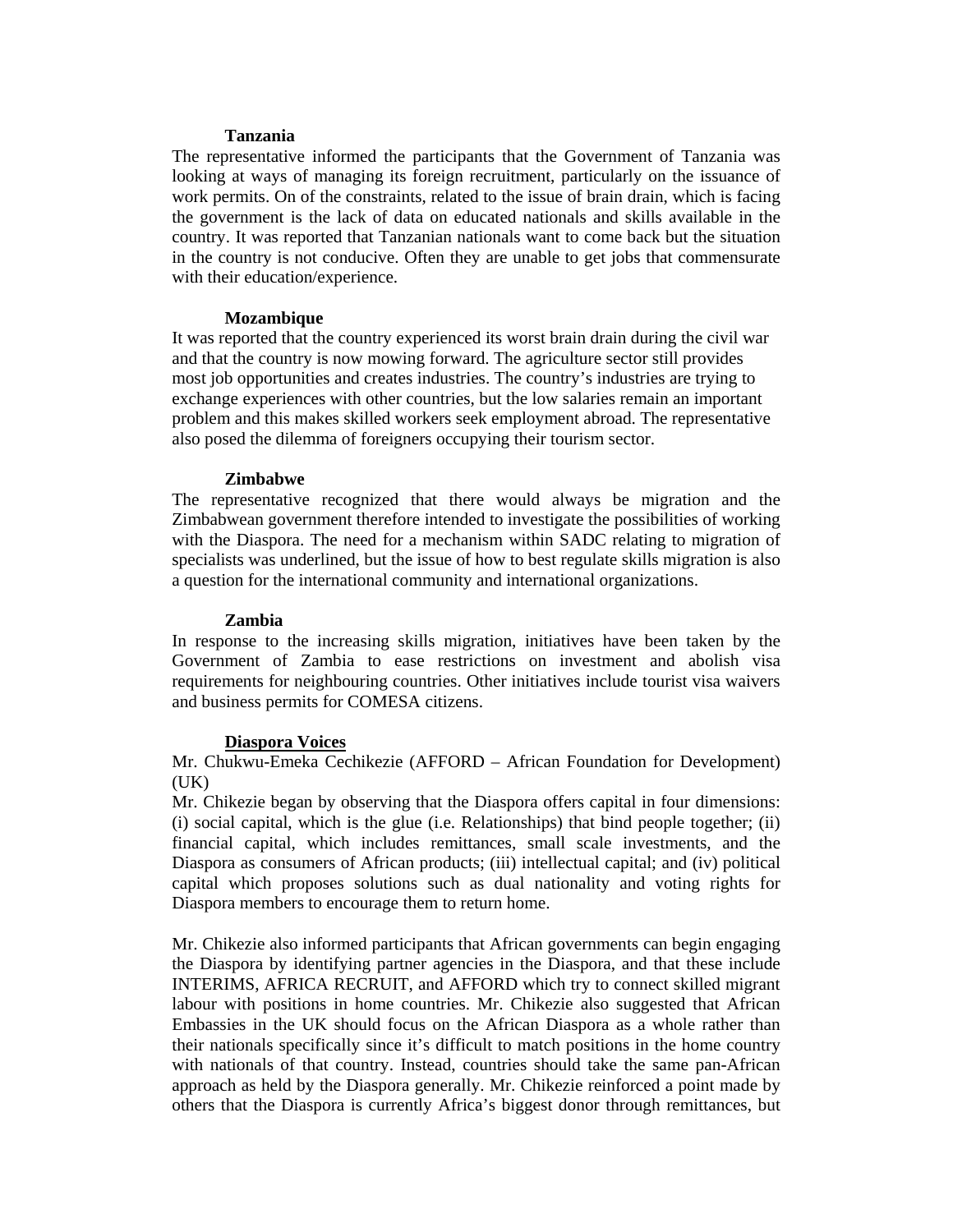added that it's important that an African bank move into the remittance market to bring down the price of moving capital to countries of origin.

Mr. Chikezie concluded with a warning for participants that countries of origin should not assume that the children of migrant workers who are grow up in the developed world will retain close links with Africa without effort. These children will not be send remittances or skills on to Africa without mechanisms in place in countries of origin encouraging them to do so because they have lost the essential connection with the Continent that their parents may have had.

Participants wondered about the frustrations faced by members of the Diaspora that do return to countries of origin, and Mr. Chikezie identified differing values in the workplace as a predominant frustration. He added that it is fundamental that governments not create good working conditions to encourage the return of skilled labour from the Diaspora without creating good working conditions for local employees.

#### **Dr. Lemba Nyirenda, University of Zambia**

Dr. Nyiranda told his story of being an African professional who studied and worked in the US, but then decided to return home. He outlined the reasons he decided to study and work in the US, some of the push and pull factors while there, and the reasons why he eventually decided to return home with IOM's Return of Qualified African Nationals (RQAN). Participants found Dr. Nyirenda's presentation enlightening, and wondered whether his experience had encouraged others to return. Dr. Nyiranda answered in the affirmative, but added that there were other benefits to his experience. While there, the Nyirenda family had also developed close relationships with other families in the church that had helped sponsor him, and some of these – as well as lecturers and professors at Irvine University where he studied – were interested in visiting and working short term in Zambia.

#### **Dr. Meera Sethi, IOM Geneva**

Meera Sethi gave a description of the new MIDA programme and potential donor interest. Based on lessons learned she emphasized that Governments' commitments is crucial for this type of programme. The focus of the programme has changed to virtual, sequential and repeated transfer of skills. A comment was made by the country representatives about the difficulty in relating to the Diaspora since it lacks organized representation.

#### **Regional Approaches to Labour Migration**

## **Mr. Anthony Rutabanzibwa, Program Officer, ILO**

Mr Rutabanzibwa gave a presentation on the condition of East African migrant labour. He suggested that while remittances are important, equally important is the circumstances in which these remittances are earned and that countries of origin need to work with host countries, employers and migrants themselves to improve 3D employment: dangerous, dirty, and dehumanizing.

Mr. Chikezie cautioned, however that participants be careful not to disparage socalled 3D employment since migrant workers often deliberately choose these positions as a means of entering the labour market in receiving countries.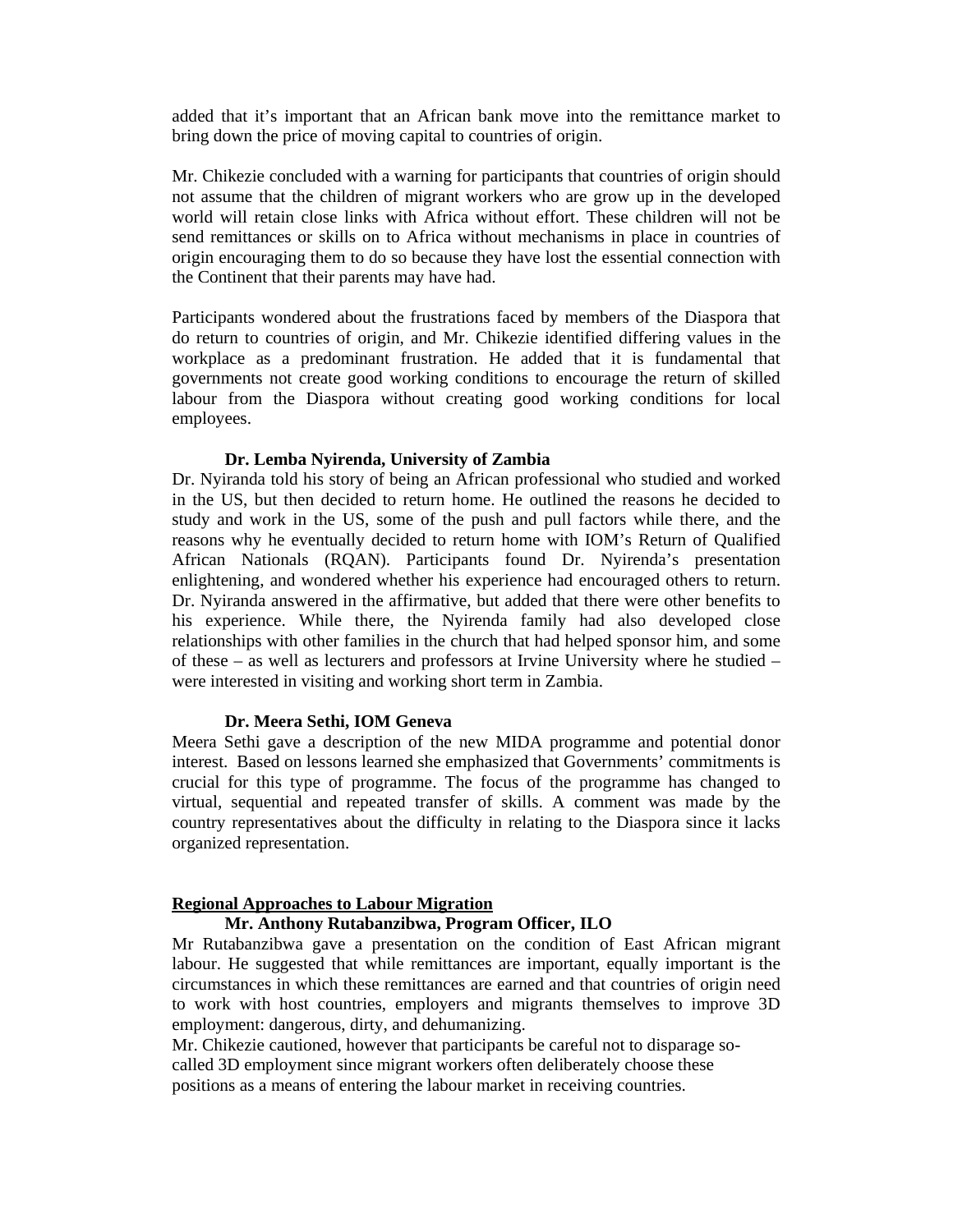## **Group Discussions and Recommendations**

Participants were divided into four groups to discuss the questions below and to develop recommendations and action plans.

## **Questions:**

- 1. What can be done to promote co-operation and linkages at national, regional, inter-regional and international levels (governmental and non-governmental).
- 2. What kind of mechanisms can be put in place to retain our human resources and/or encourage those in the diaspora to return and to facilitate their reintegration?
- 3. What can be done to utilize the resources, skills and expertise available from people in the diaspora in the short and long term?

Participants recognized that issues beyond the immediate MIDSA purview, such as good governance, political, social and economic stability are important factors that influence the out-migration and return of persons and that the situation in individual countries need to be taken into account in considering the extent to which citizens in the diaspora could be mobilized to make a contribution or to return to their countries of origin.

Participants noted that citizens of all countries have the right to migrate and acknowledged that the decision to remain or return must be on a voluntary basis.

Participants further agreed that efforts at harmonizing migration policies and laws through bilateral and multilateral mechanisms, including the consideration of the adoption and implementation of the SADC 'Free Movement' Protocol must be considered.

Participants recommended that governments should continue engaging in dialogue with Western governments, donor partners and international organizations to solicit support for programmes, initiatives and mechanisms aimed at minimising the negative impact that the recruitment of skilled Africans has on the country of origin.

It was noted that governments are signatories to international conventions and protocols related to migration and development that should be implemented.

Participants acknowledged the impact that the HIV/Aids pandemic has on development and that existing frameworks and policies to reduce this impact should be taken into account.

Participants commended the African Union for its efforts in addressing the issue of migration and development and particularly its emphasis on Africans in the diaspora.

- (a) At a national level, governments should identify and periodically review priority growth areas for development and align investments, including human capital investments with these growth areas;
- (b) Skills audits should be undertaken to determine the levels of skills shortages in the above areas and that can be used to develop strategies to attract and train people with the required skills. Country-specific labour market information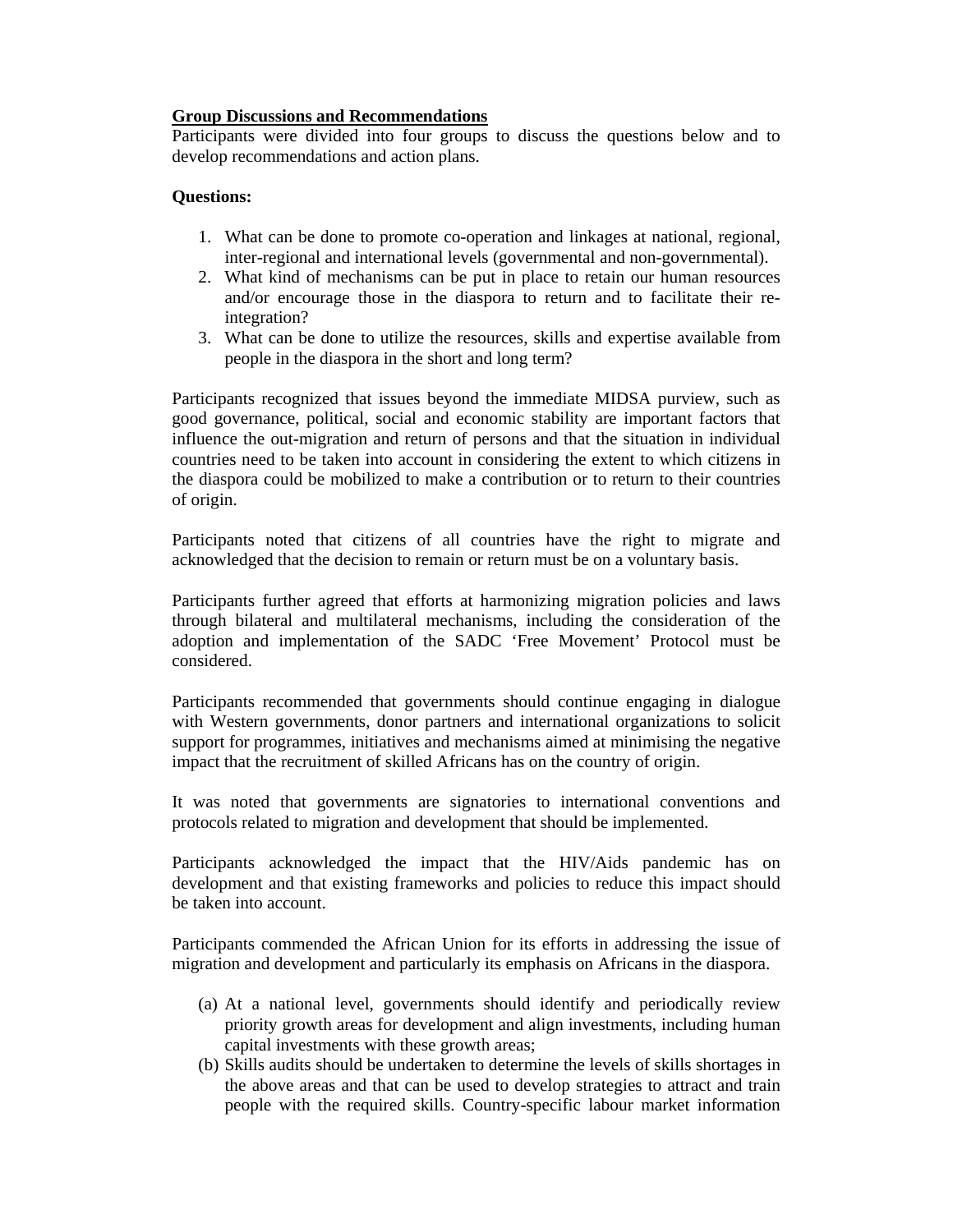should be made available via the Internet as a means of recruiting skilled people in the diaspora.

- (c) Governments should also compile an inventory of the skills of their national's abroad with the assistance of their respective embassies/high commissions and relevant partners. This should include the development of closer partnerships between governments, diaspora organisations and supra-national organisations. This should be captured in a central (national and/or regional) database that includes information about skills and expertise as well as reasons for leaving. It should form the basis for developing strategies and policy frameworks to encourage and promote the return and/or continued contribution of Africans in the diaspora.
- (d) Skills exchanges between member states in the region must be promoted and encouraged and Centres of Excellence in the region should be identified to provide skills training, capacity-building and leadership in specific areas of expertise. This should be done through existing regional institutions e.g. SADC Human Resources Directorate.
- (e) SADC and the AU must engage in discussions with other regional bodies such as EU, Commonwealth and NAFTA with a view to developing policies and agreements regarding the recruitment and training of African nationals, in line with the NEPAD focus on human resources development. Co-operation between these initiatives and the African Capacity Building Foundation should be strengthened.
- (f) Governments, the business sector and the NGO sector should be encouraged to recruit nationals at home or abroad, to provide internships or short-term employment opportunities for Africans in the diaspora and to make use of entrepreneurial skills and knowledge of Africans in the diaspora.
- (g) Institutions and partners at a national level must be identified and drawn into a network to collectively engage in the development and implementation of policies and programmes related to migration and development. Part of this should be the identification of a government agency, department or ministry to take the lead and identify priorities and actions.
- (h) Governments must include skills transfer and migration in their National Plans and Country Strategy Notes as an important force for human resource development. Such plans must be based on consultations with all stakeholders, including diaspora organisations and networks.
- (i) The importance of remittances as a contribution to development was recognized and governments, African financial institutions and other bodies must put mechanisms, such as facilitating efficient and cost-effective transfers and strategic investments in place, to maximize the beneficial impact of remittances.
- (j) Governments must put in place measures that reduce stigmatisation and prejudice and that create favourable conditions and incentives for the return of and/or investments by skilled people and entrepreneurs in the diaspora (resource mobilisation). Efforts must also be made to develop infrastructure such as integrated transport, housing, electricity, telecommunications, water, education, health, finance and information communications to facilitate reintegration.
- (k) Governments should at regional and international levels, strengthen cooperation and harmonisation of laws focusing on combating negative activities associated with migration, such as money-laundering and smuggling.